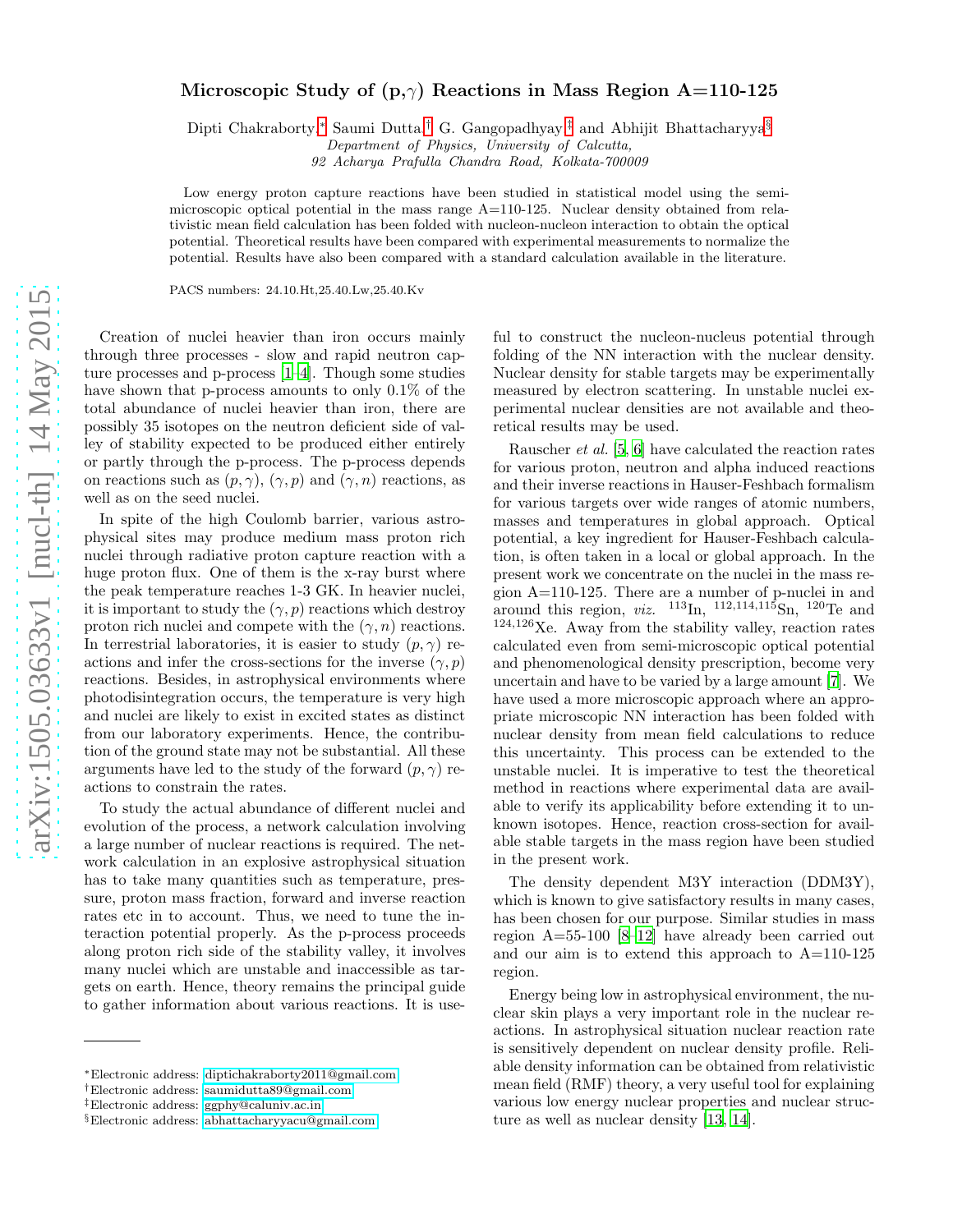Nuclear density profiles have been calculated using the Lagrangian density FSU Gold [\[15](#page-3-9)]. This Lagrangian density contains, apart from the usual terms for nucleons and mesons, two additional non-linear meson-meson interaction terms, whose main role is to soften the EOS of symmetric matter and reduce the symmetry energy.

Calculation of density has been carried out in coordinate space assuming spherical symmetry. A pairing force of 300 MeV-fm for both protons and neutrons has been used under BCS approximation. More details for the method are available in Ref. [\[16](#page-3-10)]. Considering the finite size of the proton, charge density is obtained by convoluting the point proton density.

$$
\rho_{ch}(\mathbf{r}) = e \int \rho(\mathbf{r}) g(\mathbf{r} - \mathbf{r}) d\mathbf{r} \qquad (1)
$$

Here,  $q(\vec{r})$  is the Gaussian form factor given by,

$$
g(\vec{r}) = (a\sqrt{\pi})^{-3} exp(-r^2/a^2)
$$
 (2)

where  $\alpha$  is a constant whose value is assigned to be 0.8 fm.

It is well known that RMF can provide an excellent description of nuclear ground state properties in this mass region.To check the validity of nuclear density calculation, nuclear charge radii may be compared with measured values. In table [I](#page-2-0) calculated binding energies and charge radii values have been compared with experimental measurements. The theoretical binding energy values have been corrected following the phenomenological procedure in Refs. [\[17,](#page-3-11) [18\]](#page-3-12). Here we have listed all the stable isotopes which occur in the concerned mass region and whose experimental charge radii values are known.

The relative difference between theoretical charge radii and experimental values is less than 0.5%. Binding energy values show a maximum error of 0.2%. Experimental binding energy and charge radii have been taken from Audi et al. [\[19\]](#page-3-13) and Angeli [\[20\]](#page-3-14), respectively. Effect of centre of mass correction would be small for heavy nuclei as relative correction in radius goes as  $A^{-4/3}$ , where A is the mass number of the nucleus [\[21](#page-3-15)].

The M3Y interaction [\[22](#page-3-16), [23](#page-3-17)], even in absence of explicit density and energy dependence, is able to produce reasonably satisfactory results for processes like elastic scattering and reaction. After incorporation of density dependence, it is termed as density dependent M3Y (DDM3Y) interaction [\[24\]](#page-3-18). The effective nucleon-nucleon interaction incorporates the density term as

$$
g(\rho, \epsilon) = C(1 - \beta(\epsilon)\rho^{2/3})
$$
\n(3)

 $\rho$  and  $\epsilon$  are the nucleonic density and energy per nucleon, respectively. The constants C and  $\beta$  have been assigned to be 2.07 and 1.624 fm<sup>2</sup>, respectively [\[25\]](#page-3-19) obtained from optimum fit for  $\alpha$  radioactivity data [\[26](#page-4-0)]. Here we also have used Scheerbaum spin orbit potential term [\[27](#page-4-1)] with phenomenological complex potential depths. The values used here for these phenomenological potential depths are same as in Refs. [\[8](#page-3-5)[–11\]](#page-3-20).

The DDM3Y interaction has been incorporated in TALYS1.4 code [\[28\]](#page-4-2) for Hauser-Feshbach statistical model calculations. We have used the Goriely HFB-Skyrme calculations for theoretical nuclear masses in TALYS code for the nuclei whose experimental masses are not available. The prescriptions for level densities and gamma strength function are taken as Constant Temperature Fermi Gas model and Goriely's Hybrid model [\[29\]](#page-4-3), respectively. All these features are available in the code. We have included the effect of the width fluctuation correction which has a significant impact at low incident energies. We have considered a maximum of 30 discrete levels in target nuclei and in residual nuclides. Full  $j - l$ coupling has been used.

We have compared theoretical and experimental astrophysical S-factors. S-factor is a more slowly varying function of energy than the cross-section, and useful for comparison of results at very low energy.

The Gamow window for proton capture reaction is centered around the Gamow energy [\[30](#page-4-4)] in MeV

$$
E_0 = 0.1220(Z_t^2 Z_p^2 \mu T_9^2)^{1/3} \tag{4}
$$

with width in MeV

$$
\Delta = 0.2368(Z_p^2 Z_t^2 \mu T_9^5)^{1/6} \tag{5}
$$

Here,  $Z_p$  and  $Z_t$  are atomic numbers of the projectile and the target,  $\mu$  is the reduced mass in a.m.u. of the system and  $T<sub>9</sub>$  is the temperature in GK. In the reactions considered in the present work Gamow window has a range from 1.8 to 4.5 MeV for temperature around 2-3 GK. Experimental masses have been taken from Ref. [\[19](#page-3-13)] in converting obtained reaction cross-section values to Sfactor for comparison with experimental S-factor values. For  $(\gamma, p)$  reaction, it is worth noting that effective energy window will be centered at

$$
E_{\gamma}^{eff} = E_0 + Q_{p\gamma} \tag{6}
$$

because photodisintegration requires energy in excess of the threshold value, keeping the width unchanged.

In astrophysical environments temperature may be high and nuclei can exist in ground state as well as various excited states. Hence, Maxwellian averaging has been performed for reaction rates.

The optical potential has been normalized for the mass region considered to fit the experimental observations. The DDM3Y is a purely real interaction. We have chosen the real part of the potential by multiplying the folding potential with a factor 0.9. The imaginary part of the potential has been chosen identical with the real one. As we will show, it gives a reasonable agreement with the proton capture reactions in this mass region. Different normalizations for individual reactions may fit the observed data better for various reactions in this mass region. However, such a procedure will lead to a decrease in predictive power. In extending the calculation to unknown nuclei in the mass region, a single set of parameters will serve the purpose.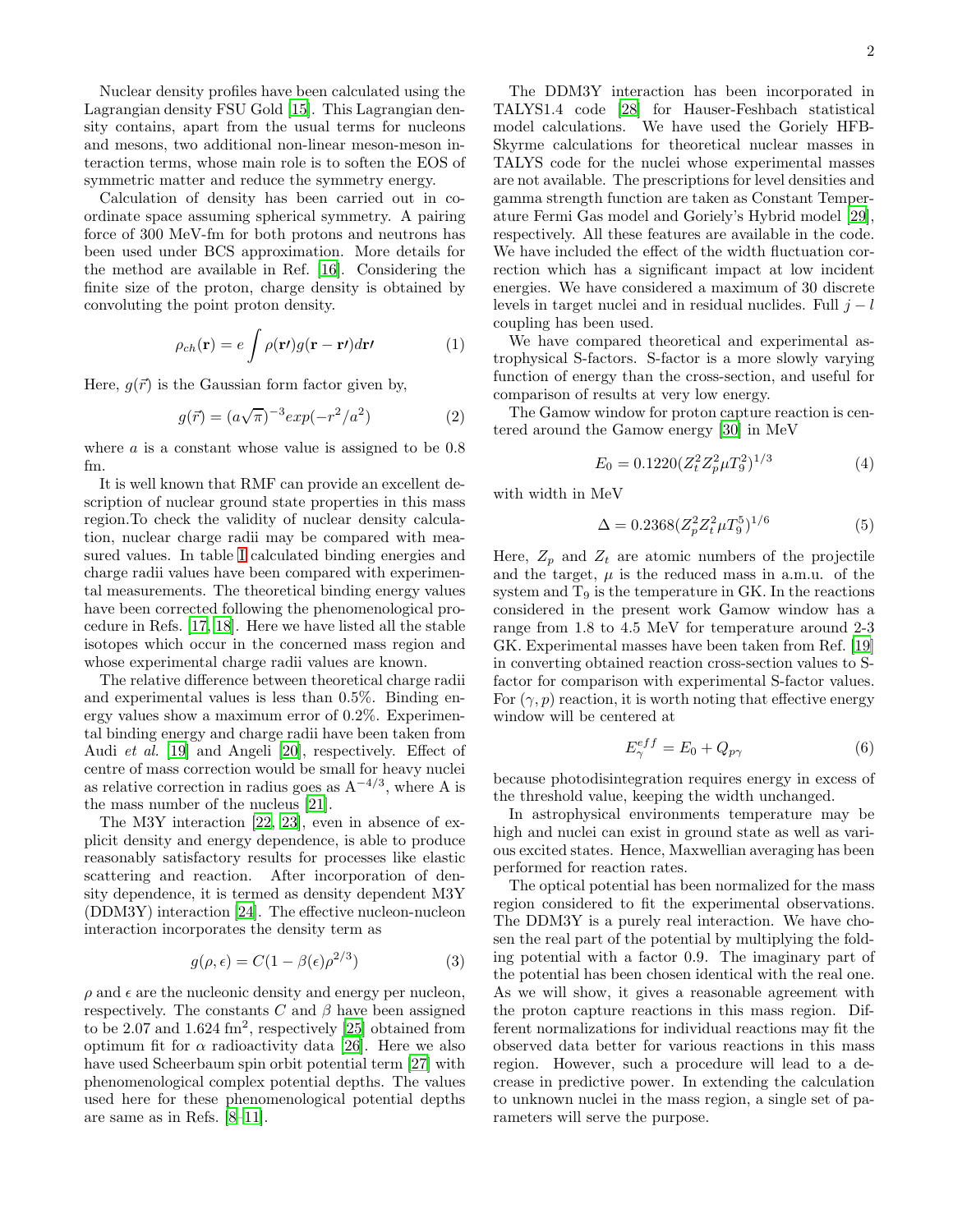<span id="page-2-0"></span>

|                     |                           |  |             |                         |                                   |               |                 | Nucleus Binding energy Charge radius Nucleus Binding energy Charge radius Nucleus Binding energy Charge radius |                                  |                           |             |             |
|---------------------|---------------------------|--|-------------|-------------------------|-----------------------------------|---------------|-----------------|----------------------------------------------------------------------------------------------------------------|----------------------------------|---------------------------|-------------|-------------|
|                     | Theory Expt. Theory Expt. |  |             |                         | Theory Expt. Theory Expt.         |               |                 |                                                                                                                |                                  | Theory Expt. Theory Expt. |             |             |
| $^{110}\mathrm{Pd}$ | 939.78 940.21             |  |             | 4.552 4.578 $^{112}Sn$  | 952.46                            | 953.53        | 4.609 4.594     |                                                                                                                | $124$ Sn 1047.73 1049.96         |                           |             | 4.695 4.676 |
| $110 \text{Cd}$     | 939.24 940.64             |  | 4.575 4.574 | $114\text{Sn}$          |                                   | 970.64 971.57 | 4.622 4.610     |                                                                                                                | $121\,\text{Sb}$ 1026.62 1026.32 |                           |             | 4.690 4.680 |
| $^{111}$ Cd         | 947.98 947.62             |  |             | 4.581 4.580 $115$ Sn    |                                   | 979.14 979.12 | 4.630 4.617     |                                                                                                                | $123$ Sb 1042.30 1042.10         |                           |             | 4.704 4.688 |
| $^{112}$ Cd         | 956.38 957.01             |  | 4.588 4.595 | $^{116}\mathrm{Sn}$     |                                   | 987.24 988.68 | 4.638 4.627     | $^{122}$ Te                                                                                                    | 1033.75 1034.33                  |                           |             | 4.712 4.708 |
| $^{113}$ Cd         | 964.06 963.55             |  |             | 4.560 4.601 $117\$ {Sn} |                                   | 995.30 995.62 | 4.645 4.632     |                                                                                                                | $123$ Te 1041.99 1041.26         |                           | 4.719 4.711 |             |
| $^{114}$ Cd         | 971.82 972.60             |  | 4.604 4.614 |                         | $^{118}\text{Sn}$ 1003.27 1004.95 |               | $4.653$ $4.641$ |                                                                                                                | $124$ Te 1050.13 1050.69         |                           |             | 4.725 4.718 |
| $116 \text{Cd}$     | 986.47 987.43             |  | 4.619 4.628 |                         | $119$ Sn 1010.96 1011.43          |               | 4.660 4.645     |                                                                                                                | $125$ Te 1058.16 1057.26         |                           |             | 4.732 4.720 |
| $^{113}$ In         | 963.88 963.09             |  | 4.605 4.602 |                         | $120$ Sn 1018.57 1020.54          |               |                 | 4.667 4.654 $124$ Xe 1046.43 1046.26                                                                           |                                  |                           |             | 4.755 4.762 |
| $^{115}$ In         | 980.06 979.40             |  | 4.621 4.617 |                         | $122$ Sn 1033.52 1035.52          |               | 4.681 4.666     |                                                                                                                |                                  |                           |             |             |

TABLE I: Calculated binding energy (MeV) and charge radii (fm) of nuclei in A=110-125 region compared with measured values.



<span id="page-2-1"></span>FIG. 1: Comparison of theoretical astrophysical S-factors with experimental data for the indicated proton capture reactions.

The comparison of S-factors for a number of reactions in this mass region are presented in Fig. [1.](#page-2-1) We have included all experimental work where reasonable amount of data exist. In all the figures solid lines denote the theoretical results. Open and solid circles with error bars denote experimental data. Experimental data for  $^{121}{\rm Sb}$  and  $123Sb$  have been taken from Harrisopulos *et al.* [\[31\]](#page-4-5). In that work experimental cross-sections were obtained from  $\gamma$ -angular distribution measurement with large volume HPGe detectors. Experimental data are from Chloupek et al.  $[32]$  for  $112\text{Sn}$  and  $119\text{Sn}$ , Famiano et al.  $[33]$  for  $114$ Sn and  $116$ Sn, and Ozkan et al. [\[34\]](#page-4-8) for  $116$ Sn, respectively. Experimental data for <sup>112</sup>Sn and <sup>119</sup>Sn were obtained using activation technique with BGO detector and statistical model calculation was used to describe the results. For  $114\text{Sn}$  and  $116\text{Sn}$  activation technique was used to extract the cross-section [\[33\]](#page-4-7).

One can see that the present method can describe the experimental results except in a few instances. Of course the errors are large in some cases. Except for the proton capture by <sup>119</sup>Sn, all the other reactions are reasonably described by the present procedure. It is worthwhile to note that statistical model calculations by the authors failed to reproduce the cross sections for  $119\text{Sn}$  [\[32\]](#page-4-6).

We have compared the astrophysical rates calculated using NON-SMOKER formalism [\[5](#page-3-2), [6,](#page-3-3) [35](#page-4-9)] and our present calculation for reactions which involve p-nuclei as target or product to see how the present reaction rates differ from the standard ones available in the literature. In Fig. [2,](#page-3-21) we plot some of the rates where the differences between the two calculations are significant. The only exception is the  $^{114}$ In(p,  $\gamma$ ) reaction, which have been shown to emphasize that in some cases, the two methods agree to a great extent. The temperature  $T_9$  is in GK. The data have been plotted in the temperature range 1.5 – 4 GK relevant to the above said Gamow window. We have used the NON-SMOKER results for astrophysical reaction rate data with Finite Range Droplet Model (FRDM) [\[36\]](#page-4-10) nuclear masses for comparison. We find that our results are larger than the NON-SMOKER rates by a factor of 2-3 approximately in most cases. In some other reactions, the two results are very close to each other. It should be interesting to study the effect of the present rates on the p-process.

To summarize, a microscopic study of low energy  $(p,\gamma)$ reactions has been undertaken in the mass range  $A=110-$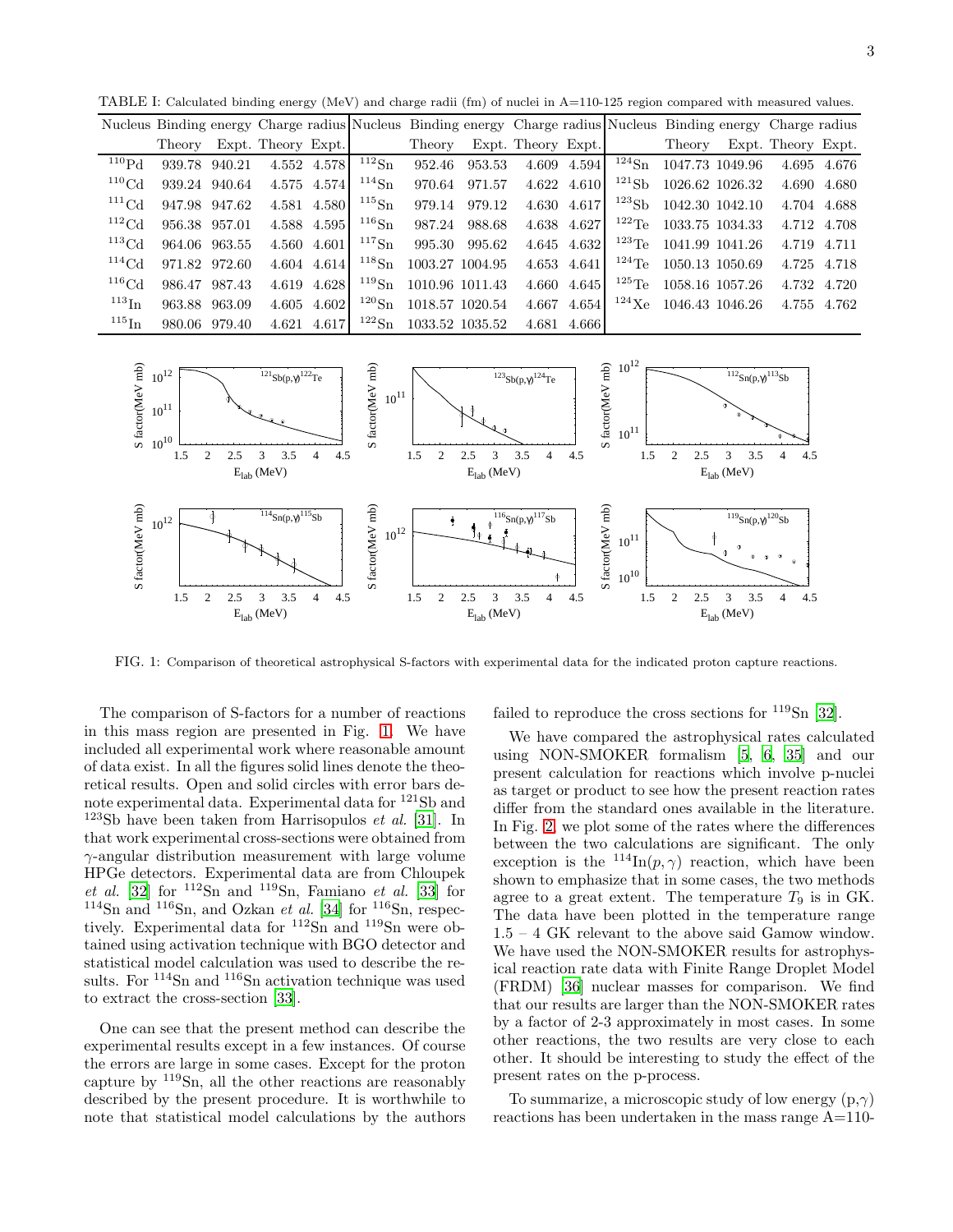

<span id="page-3-21"></span>FIG. 2: Comparison of proton capture rates calculated from NON-SMOKER (dotted line) calculations and present work (solid line) for certain reactions involving p-nuclei.

125. RMF calculation has been performed to obtain the nuclear density profile. The real and imaginary parts of the optical model potential have been obtained by suitably normalizing the folding potential arising out of the DDM3Y interaction to explain the observed reaction data. S-factor values have been compared with experimental data. Proton capture reaction rates obtained

from our calculation have been compared with NON-SMOKER reaction rates.

The authors acknowledge the financial support provided by University Grants Commission, Department of Science and Technology, Alexander Von Humboldt Foundation and the University of Calcutta.

- <span id="page-3-0"></span>[1] E. M. Burbidge, G. R. Burbidge, W. A. Fowler, and F. Hoyle, Rev. Mod. Phys. 29, 547 (1957).
- [2] F. Käppeler, R. Gallino, S. Bisterzo, and W. Aoki, Rev. Mod. Phys. 83 157 (2011).
- [3] M. Arnould, S. Goriely, and K. Takahashi, Phys. Rep. 450 97 (2007).
- <span id="page-3-1"></span>[4] M. Arnould and S. Goriely, Phys. Rep. 384, 1 (2003)
- <span id="page-3-2"></span>[5] T. Rauscher and F. -K. Thielemann, At. Data Nucl. Data Tables 75, 1 (2000).
- <span id="page-3-3"></span>[6] T. Rauscher and F. -K. Thielemann, At. Data Nucl. Data Tables 76, 47 (2001).
- <span id="page-3-4"></span>[7] H. Schatz, Int. J. Mass Spec. **251**, 293 (2006).
- <span id="page-3-5"></span>[8] G. Gangopadhyay, Phys. Rev. C **82**, 027603 (2010).
- [9] C. Lahiri and G. Gangopadhyay, Eur. Phys. J. A 47, 87  $(2011).$
- [10] C. Lahiri and G. Gangopadhyay, Phys. Rev. C 84, 057601 (2011).
- <span id="page-3-20"></span>[11] C. Lahiri and G. Gangopadhyay, Phys. Rev. C 86, 047601 (2012).
- <span id="page-3-6"></span>[12] S. Dutta, D. Chakraborty, G. Gangopadhyay, and A. Bhattacharyya, Phys. Rev. C 91, 025804 (2015). (2007).
- <span id="page-3-7"></span>[13] H. Muller and B.D. Serot, Nucl. Phys. A606, 508 (1996).
- <span id="page-3-8"></span>[14] P. Ring, Prog. Part. Nucl. Phys. **37**, 193 (1996).
- <span id="page-3-9"></span>[15] B. G. Todd-Rutel and J. Piekarewicz, Phys. Rev. Lett. 95, 122501 (2005).
- <span id="page-3-10"></span>[16] M. Bhattacharya and G. Gangopadhyay, Phys. Rev. C 72, 044318 (2005).
- <span id="page-3-11"></span>[17] M. Bhattacharya and G. Gangopadhyay, Phys. Lett. B 672, 182 (2009).
- <span id="page-3-12"></span>[18] G. Gangopadhyay, J. Phys. G **37**, 015108 (2010).
- <span id="page-3-13"></span>[19] M. Wang, G. Audi, A. H. Wapstra, F. G. Kondev, M. MacCormick, X. Xu, and B. Pfeiffer, Chin. Phys. C36, 1603 (2012).
- <span id="page-3-14"></span>[20] I. Angeli, At. Data Nucl. Data Tables 87, 185 (2004).
- <span id="page-3-15"></span>[21] P. Quentin, in Nuclear Self-Consistent Fields, edited by G. Ripka and M. Porneuf (North-Holland/ American Elsevier, 1975) p 297.
- <span id="page-3-16"></span>[22] G. Bertsch, J. Borysowicz, H. McManus, and W. G. Love,Nucl. Phys. A284, 399 (1977).
- <span id="page-3-17"></span>[23] G. R. Satchler and W. G. Love, Phys. Rep. 55, 183 (1979).
- <span id="page-3-18"></span>[24] M. D. Myers, Nucl. Phys. A **204**, 465 (1973).
- <span id="page-3-19"></span>[25] D. N. Basu, P. Roy Chowdhury, and C. Samanta, Phys. Rev. C 72, 051601 (2005).